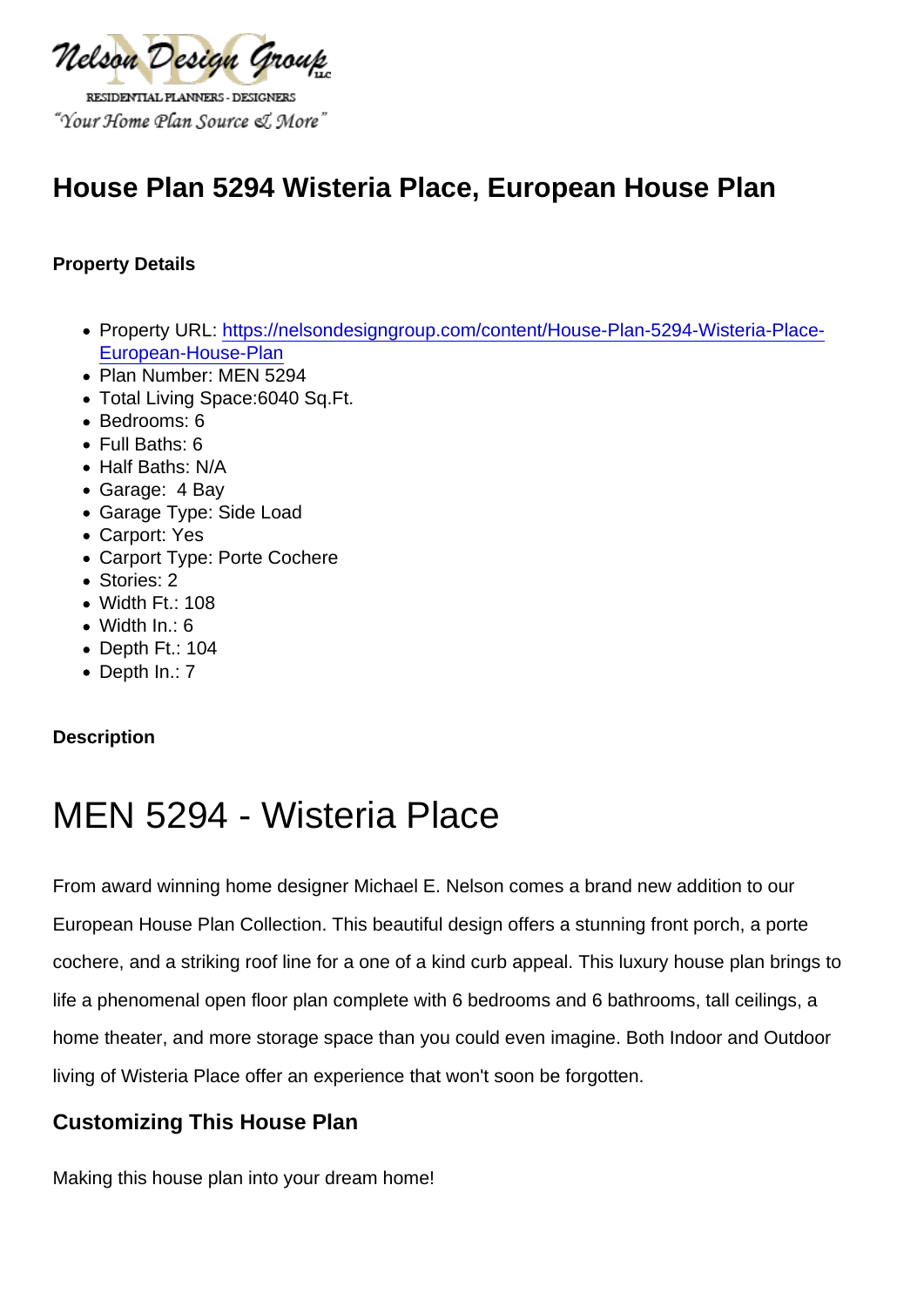We understand that when it comes to building a home you want it to be perfect for you. Our team of experience house plan specialists would love to be able to help you through the process of modifying this, or any of the other house plans found on our website, to better fit your needs. Whether you know the exact changes you need made or just have some ideas that would like to discuss with our team send us an email at: info@nelsondesigngroup.com or give us a call at 870- 931-5777 What to know a little more about the process of customizing one of our house plans? Check out our [Modifications FAQ](https://www.nelsondesigngroup.com/content/modification-faq) page. Browse our other home plans at

[www.nelsondesigngroup.com!](http://www.nelsondesigngroup.com/)

Additional details

- Total Living Space:6040 Sq.Ft.
- Main Floor: 3940 Sq.Ft
- Upper Floor (Sq.Ft.): 2100 Sq.Ft.
- Lower Floor (Sq.Ft.): N/A
- Basement (Sq.Ft.): N/A
- Bonus Room (Sq.Ft.): N/A
- Porch (Sq.Ft.): 1100 Sq.Ft.
- Garage (Sq.Ft.): 1665 Sq.Ft.
- Total Square Feet: 8805 Sq.Ft.
- Customizable: N/A
- Wall Construction: 2x4
- Vaulted Ceiling Height: Yes
- Main Ceiling Height: 10
- Upper Ceiling Height: 9
- Lower Ceiling Height: N/A
- Roof Type: Shingle
- Main Roof Pitch: 16:12
- Porch Roof Pitch: N/A
- Roof Framing Description: stick
- Designed Roof Load: 45lbs
- Ridge Height (Ft.): 38
- Ridge Height (In.): 8
- Insulation Exterior: R13
- Insulation Floor Minimum: R19
- Insulation Ceiling Minimum: R30
- Lower Bonus Space (Sq.Ft.): N/A

Foundation Options

Foundation Crawl